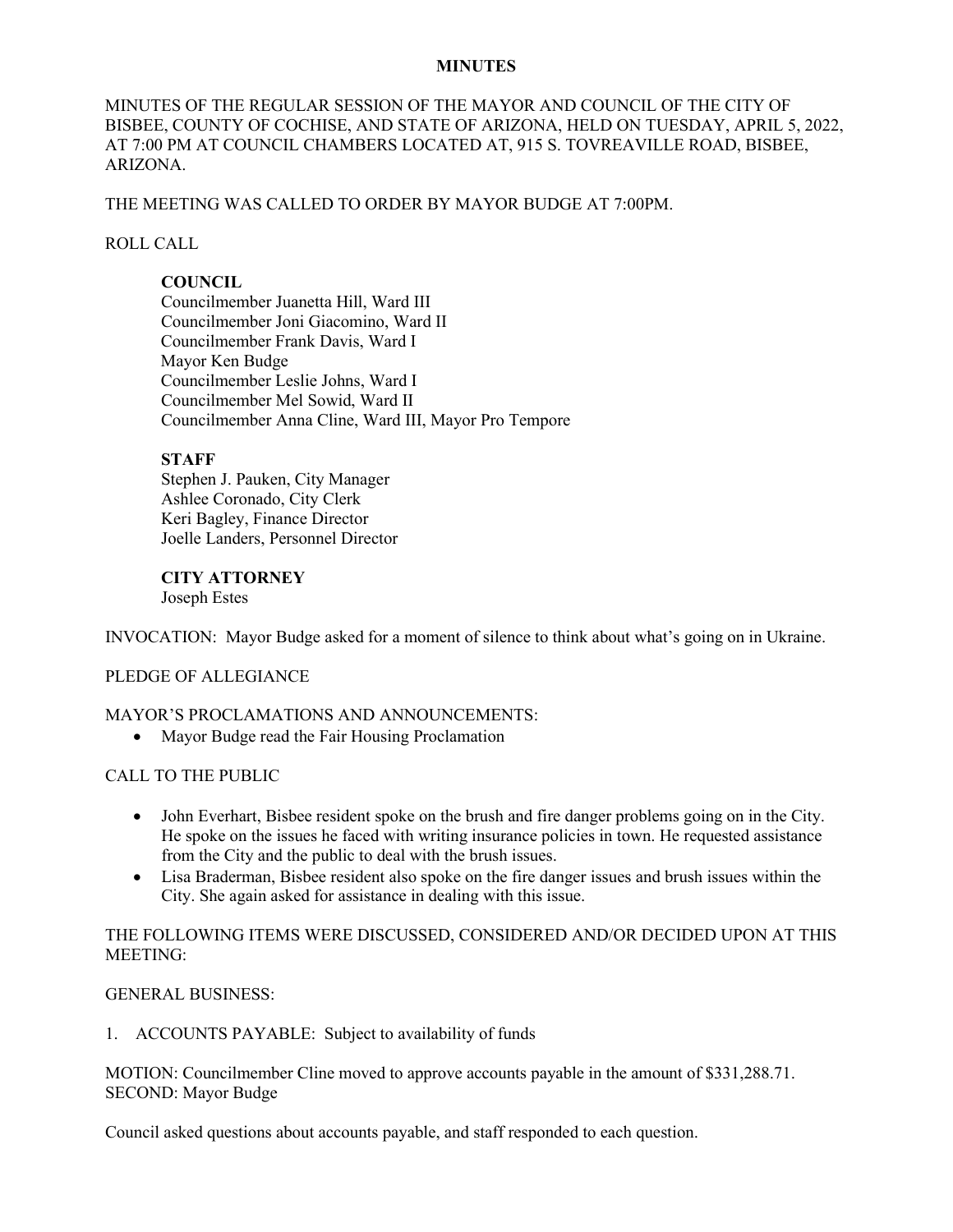ROLL CALL VOTE AYES: Councilmember Hill, Giacomino, Davis, Johns, Sowid, Cline and Mayor Budge. NAYS: 0 MOTION PASSED: AYES- 7 NAYS-0

- 2. Approval of the Consent Agenda
	- A. Approval of the Minutes of the Regular Session of Mayor and Council held on March 1, 2022.

Ashlee Coronado, City Clerk

B. Approval of the Minutes of the Special Session of Mayor and Council held on March 15, 2022.

Ashlee Coronado, City Clerk

C. Approval of the Minutes of the Regular Session of Mayor and Council held on March 15, 2022.

Ashlee Coronado, City Clerk

- D. Approval of the Appointment of Councilmember Frank Davis to be the Ex-Officio Member of the Design Review Board. Ken Budge, Mayor
- E. Approval of the Appointment of David Cobb to the Planning and Zoning Commission. Ashlee Coronado, City Clerk
- F. Approval of Resignation of Denise Whisman from the Police/ Fire Advisory Committee. Ashlee Coronado, City Clerk
- G. Approval of a Park, Facility and Right-of-Way Use Permit for the Easterseals Blake Foundation Blues in Bisbee for the use of Parking Spaces (Ruppe Avenue Closed from West Vista to East Vista) Saturday, September 17, 2022, from 12:00pm (Noon) to 10:00pm.

Ashlee Coronado, City Clerk

- H. Approval of an Application for Extension of Premises/Patio Permit submitted by Electric Brewing for and event to be held at 1326 W. Highway 92 #7, on Sunday May 1, 2022; Joseph Charles Frederickson, Applicant. Ashlee Coronado, City Clerk
- I. Approval of an Application for Extension of Premises/Patio Permit submitted by Electric Brewing for and event to be held at 1326 W. Highway 92 #7, on Sunday May 8, 2022; Joseph Charles Frederickson, Applicant. Ashlee Coronado, City Clerk
- J. Approval of an Application for Extension of Premises/Patio Permit submitted by Electric Brewing for and event to be held at 1326 W. Highway 92 #7, on Sunday May 15, 2022; Joseph Charles Frederickson, Applicant. Ashlee Coronado, City Clerk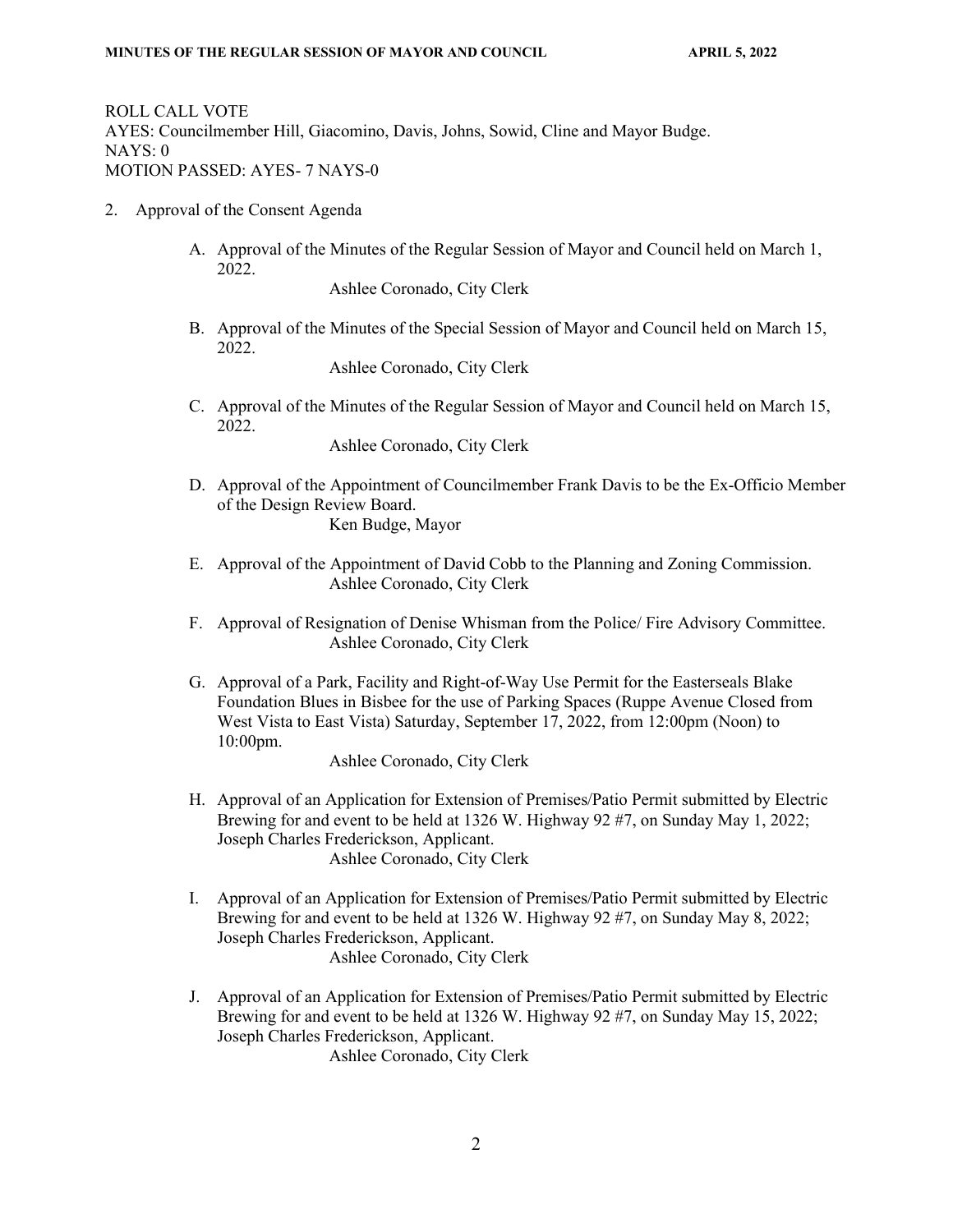- K. Approval of an Application for Extension of Premises/Patio Permit submitted by Electric Brewing for and event to be held at 1326 W. Highway 92 #7, on Sunday May 22, 2022; Joseph Charles Frederickson, Applicant. Ashlee Coronado, City Clerk
- L. Approval of an Application for Extension of Premises/Patio Permit submitted by Electric Brewing for and event to be held at 1326 W. Highway 92 #7, on Sunday May 29, 2022; Joseph Charles Frederickson, Applicant. Ashlee Coronado, City Clerk
- M. Approval of a Special Event Liquor License Application submitted by Healthy Bisbee Inc. for an Event to be held at Club Kilimanjahro, 33 Subway Street on Friday, April 22, 2022, from 7:00pm to Midnight, Adele Chernow, Applicant. Ashlee Coronado, City Clerk

MOTION: Councilmember Davis moved to approve Consent Agenda Items A through M. SECOND: Councilmember Johns

ROLL CALL VOTE AYES: Councilmember Hill, Giacomino, Davis, Johns, Sowid, Cline and Mayor Budge. NAYS: 0 MOTION PASSED: AYES- 7 NAYS-0

# **OLD BUSINESS**

3. Declare prior action as void and redo the Public Auction of Designated Surplus Property Located adjacent to 348 Williams Avenue, a vacant parcel described as a portion of APN 103-60-265C. Doug Taylor, City Planner

Mr. Taylor explained that the notice contained the incorrect parcel and in order to correct the error, this was bring brought back to Council tonight.

Mayor and Council discussed the process for auctioning city property along with how the prices for auctions are calculated.

MOTION: Mayor Budge moved to declare the prior action as void. SECOND: Councilmember Davis

ROLL CALL VOTE AYES: Councilmember Hill, Davis, Johns, Sowid, Cline and Mayor Budge. NAYS: Councilmember Giacomino MOTION PASSED: AYES- 6 NAYS-1

Mayor Budge opened the Public Auction with a minimum bid price of \$6,000.

Mayor Budge asked if we had any written bids.

Ms. Coronado said no, but Mr. James Terry had joined via Zoom.

Mr. Terry said that he would not grant any type of easement across his property.

He did not bid.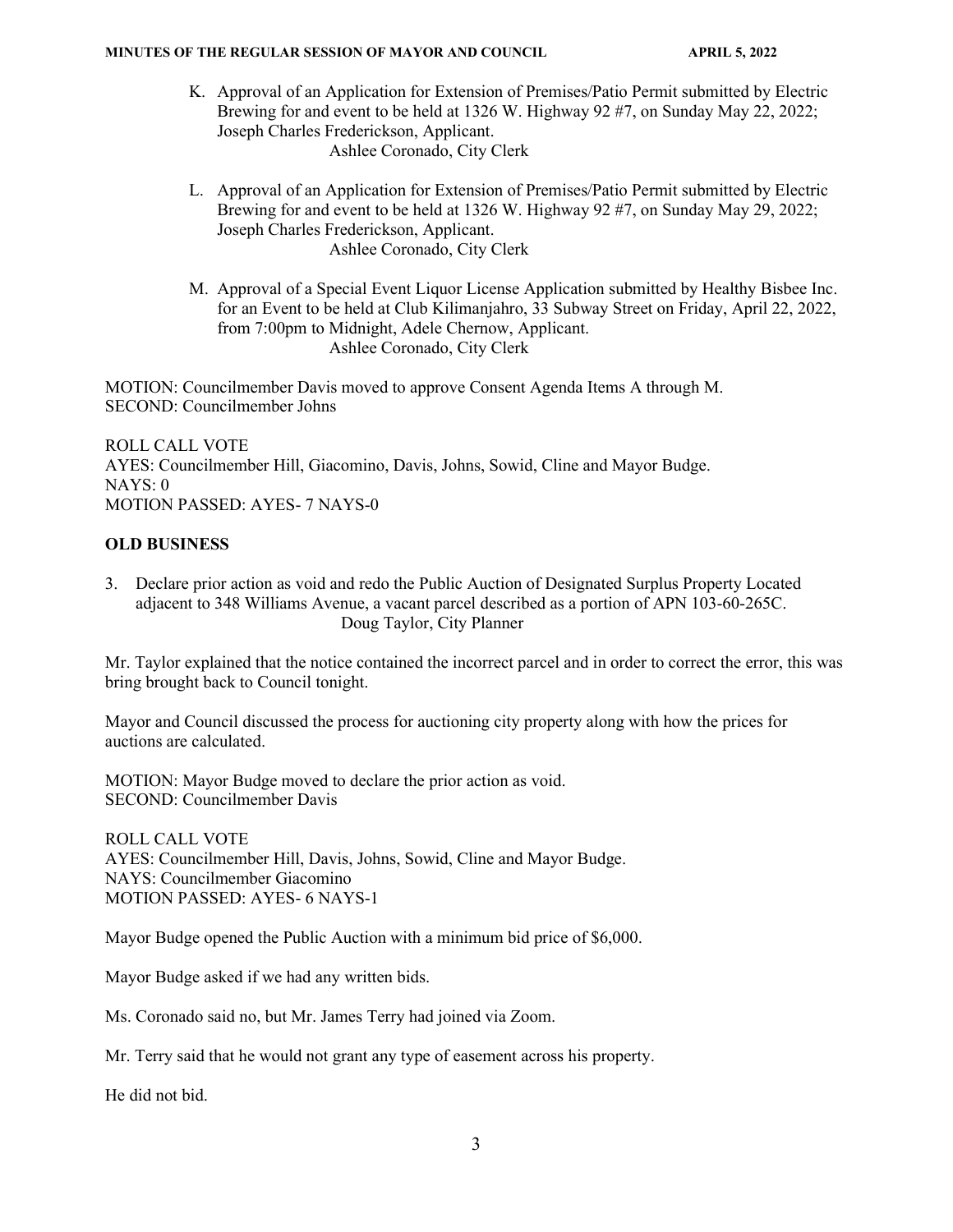There were no bids for this sale.

### **NEW BUSINESS**

4. Formal Apology to Ms. Bovee regarding Settlement Agreement. Joseph Estes, City Attorney

Mr. Pauken gave an apology to Ms. Bovee for the actions that had occurred in relation to the Settlement Agreement.

5. Discussion and Possible Approval to allow the Queen Mine Tour Manager to purchase a lot of four used Mancha Locomotives in the amount of \$42,500.

Doug Graeme, Queen Mine Tour Manager

Mr. Graeme explained that he had located four used locomotives and these would be used to replace parts on the existing locomotives. This price included shipping.

MOTION : Councilmember Cline moved to approve the purchase of used Mancha locomotives from Savona Equipment LTD for the total amount of \$42,500.00 SECOND: Mayor Budge

ROLL CALL VOTE AYES: Councilmember Hill, Giacomino, Davis, Johns, Sowid, Cline and Mayor Budge.  $NAYS: 0$ MOTION PASSED: AYES- 7 NAYS-0

6. Discussion and Possible Approval of the recommendation from the Bisbee Arts Commission to City Council to fund a grant application from the Copper Queen Library in the amount of \$500.00, from the Bisbee Arts Commission Fund.

Leslie Johns, Council Liaison Bisbee Arts Commission

Councilmember Johns explained that the Arts Commission unanimously approved the grant application from the Copper Queen Library in the amount of \$500.00 for the stained glass windows.

MOTION: Councilmember Johns moved to approve the funding of the grant application from the Copper Queen Library in the amount of \$500.00 from the Bisbee Arts Commission Fund. SECOND: Councilmember Cline

MOTION APPROVED: Unanimously

7. Discussion and Possible Approval of a Rental Agreement for the Bisbee Arts Commission to rent the building at 16 Erie Street owned by David Rose for their Exhibition of Final Local Art that will be in conjunction with their Bisbee Festival of the Arts Event; this exhibition will be for a period of five weeks beginning Thursday, October 20, 2022, through Sunday, November 27, 2022; his includes set-up and breakdown.

Leslie Johns, Council Liaison Bisbee Arts Commission

Councilmember Johns explained that the Arts Commission was requesting approval of the rental agreement for the building at 16 Erie Street for an art exhibition.

MOTION: Mayor Budge moved to approve the Rental Agreement for the Bisbee Arts Commission to rent the building at 16 Erie Street owned by David Rose for their Exhibition of Final Local Art that will be in conjunction with their Bisbee Festival of the Arts Event; this exhibition will be for a period of five weeks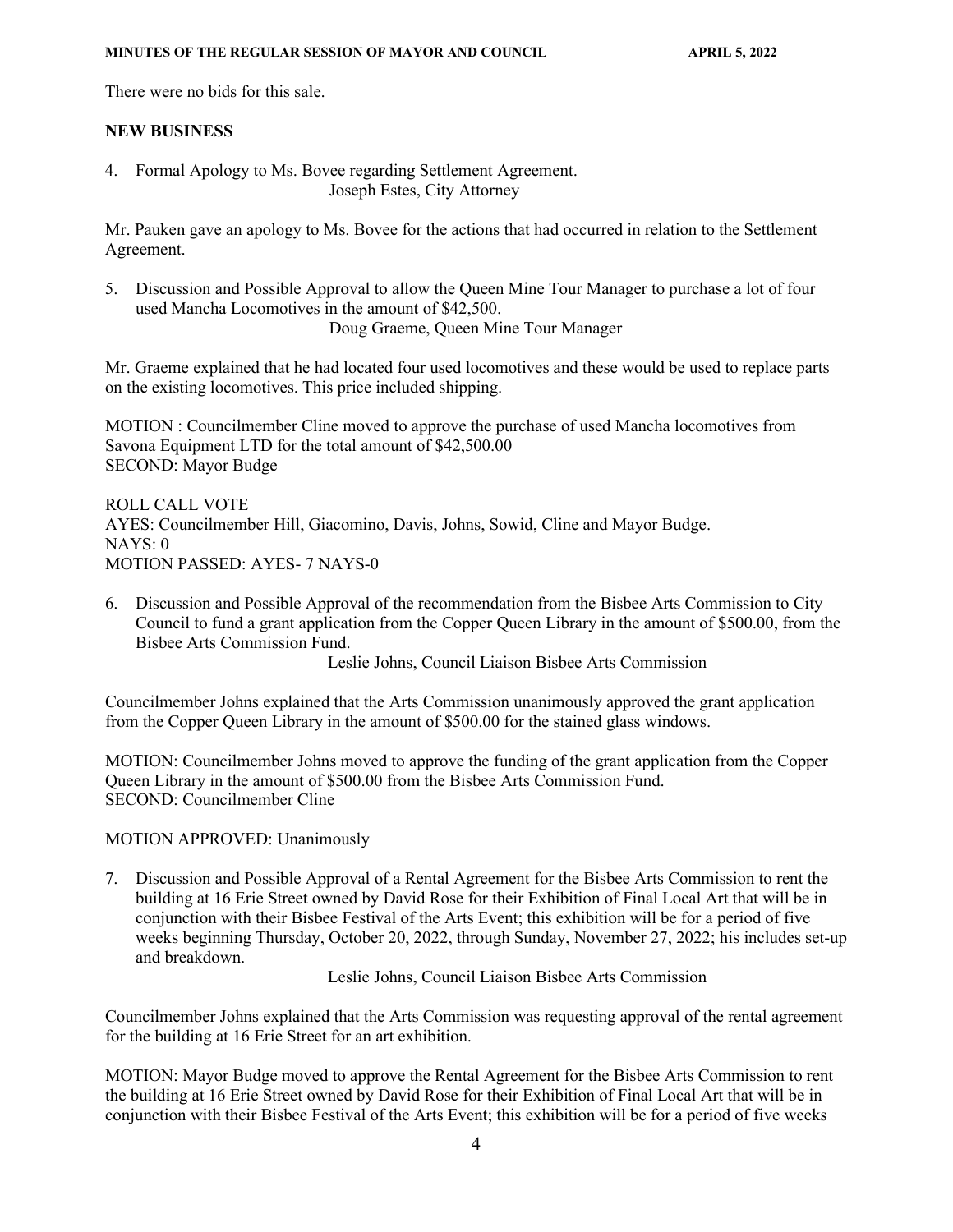beginning Thursday, October 20, 2022, through Sunday, November 27, 2022; this includes set-up and breakdown. SECOND: Councilmember Johns

MOTION APPROVED: Unanimously

8. Discussion and Possible Approval to allow the Bisbee Arts Commission to request the use of school property from the Bisbee Unified School District#2; Lowell Junior High School Located at 100 Douglas Road for the use of their parking lot for the Bisbee Arts Commission; Festival of the Arts Event.

Leslie Johns, Council Liaison Bisbee Arts Commission

Councilmember Johns said that the Arts Commission was seeking permission to request the use of Bisbee Unified School District property at Lowell School for parking during the Festival of the Arts event.

MOTION: Councilmember Johns moved to allow the Bisbee Arts Commission to request the use of school property from the Bisbee Unified School District#2; Lowell Junior High School Located at 100 Douglas Road for the use of their parking lot for the Bisbee Arts Commission; Festival of the Arts Event. SECOND: Councilmember Sowid

## MOTION APPROVED: Unanimously

9. Discussion and Possible Approval for the Bisbee Arts Commission to pay STAMBACK Septic Service for rental of Portable Units to be used at their Festival of the Arts Event. Leslie Johns, Council Liaison Bisbee Arts Commission

MOTION: Councilmember Johns moved to approve the Bisbee Arts Commission to pay STAMBACK Septic Service for rental of Portable Units to be used at their Festival of the Arts Event. SECOND: Councilmember Davis

MOTION APPROVED: Unanimously

10. Discussion and Possible Approval of the Notice of Intent to Adopt Ordinance O-22-04; Authorizing the Sale and Transfer of City Property Located Adjacent to and West of 104D and 144 Locklin Avenue and the Existing Access Road to 140 and 142 Locklin Avenue. Doug Taylor, City Planner

Mr. Taylor explained that this property had been held up due to Covid. The auction was held on March 15, 2022 and Mayor and Council had voted to accept the bid in the amount of \$16,700.

MOTION: Mayor Budge moved to approve the Notice of Intent to Adopt Ordinance O-22-04; Authorizing the Sale and Transfer of City Property Located Adjacent to and West of 104D and 144 Locklin Avenue and the Existing Access Road to 140 and 142 Locklin Avenue. SECOND: Councilmember Davis

ROLL CALL VOTE AYES: Councilmember Hill, Giacomino, Davis, Johns, Sowid, Cline and Mayor Budge. NAYS: 0 MOTION PASSED: AYES- 7 NAYS-0

11. Discussion and Possible Approval to purchase asphalt from KE& G in an amount not to exceed \$272,000.

Matthew Gurney, Public Works Director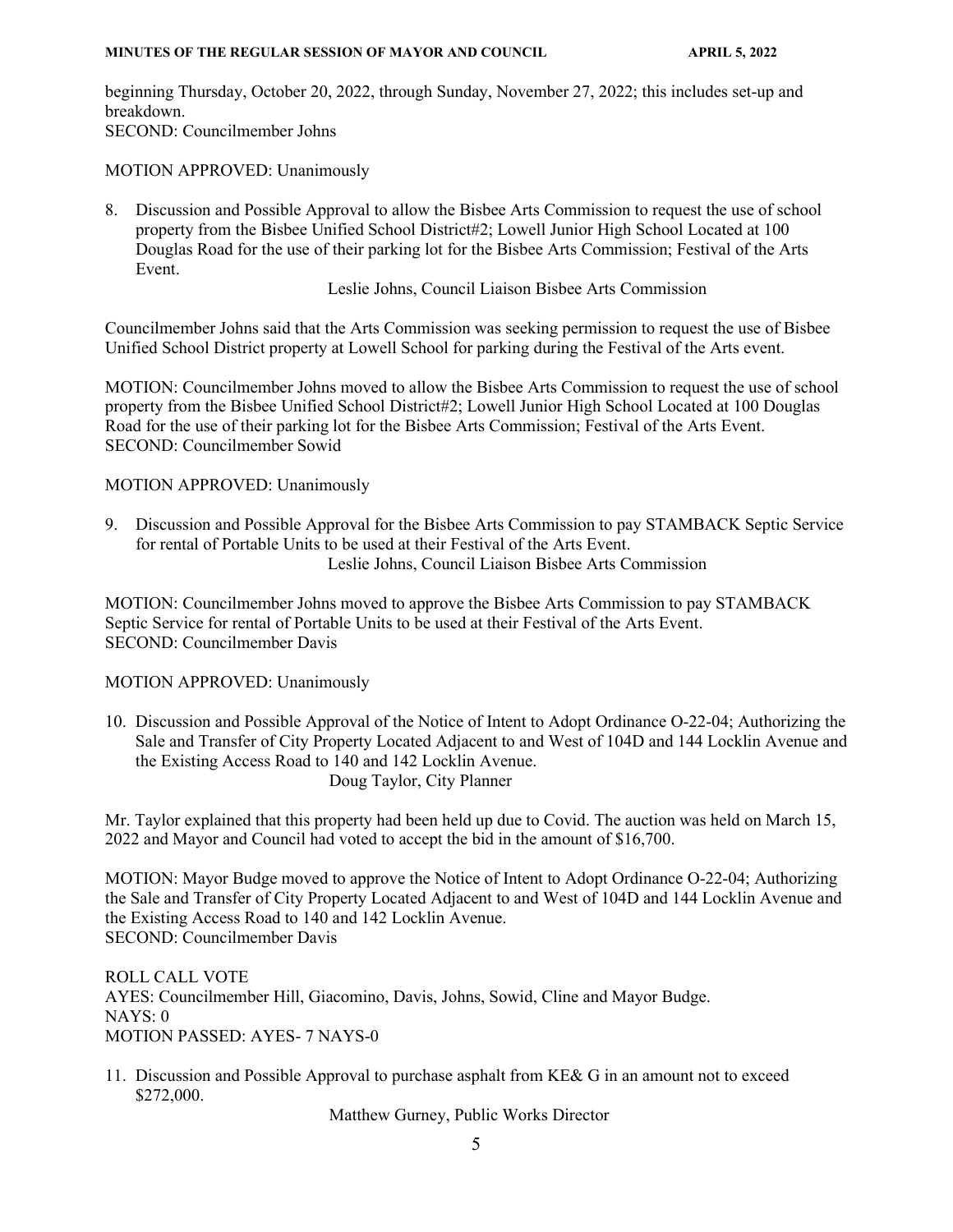Mr. Gurney explained that there was a correction in the purchase price, it had increased to \$310,000. It had increased by \$10.00 per ton.

MOTION: Mayor Budge moved to approve the purchase of asphalt from KE&G in an amount not to exceed \$310,000. SECOND: Councilmember Davis

ROLL CALL VOTE AYES: Councilmember Hill, Giacomino, Davis, Johns, Sowid, Cline and Mayor Budge.  $NAYS: 0$ MOTION PASSED: AYES- 7 NAYS-0

12. Discussion and Possible Approval to authorize City Manager Stephen Pauken to sign the release for property damage at 229A Tombstone Canyon paid by Travelers Personal Insurance Company in the amount of \$84,395.

Matthew Gurney, Public Works Director

Mr. Gurney explained that a wall had fallen that borders the drainage ditch. The property owner's insurance has agreed to pay for the replacement of the wall.

MOTION: Councilmember Davis moved to approve the authorization of City Manager Stephen Pauken to sign the release for property damage at 229A Tombstone Canyon paid by Travelers Personal Insurance Company in the amount of \$84,395. SECOND: Councilmember Giacomino

ROLL CALL VOTE AYES: Councilmember Hill, Giacomino, Davis, Johns, Sowid, Cline and Mayor Budge. NAYS: 0 MOTION PASSED: AYES- 7 NAYS-0

13. Discussion and Possible Approval of the Request for Proposal for a replacement wall at 229A Tombstone Canyon.

Matthew Gurney, Public Works Director

Mr. Gurney said that he was requesting to go out to bid for the replacement of the retaining wall at 229A Tombstone Canyon.

MOTION: Councilmember Davis moved to approve the Request for Proposal for a replacement wall at 229A Tombstone Canyon. SECOND: Councilmember Sowid

ROLL CALL VOTE AYES: Councilmember Hill, Giacomino, Davis, Johns, Sowid, Cline and Mayor Budge. NAYS: 0 MOTION PASSED: AYES- 7 NAYS-0

14. Discussion and Possible Approval to accept the donation from Bisbee Vogue Inc. of a shade structure and installation at Higgins Park.

Matthew Gurney, Public Works Director

Mr. Gurney explained that Bisbee Vogue was requesting the approval of a donation of a shade structure that would go over the outdoor fitness park at Higgins Park. This donation included installation.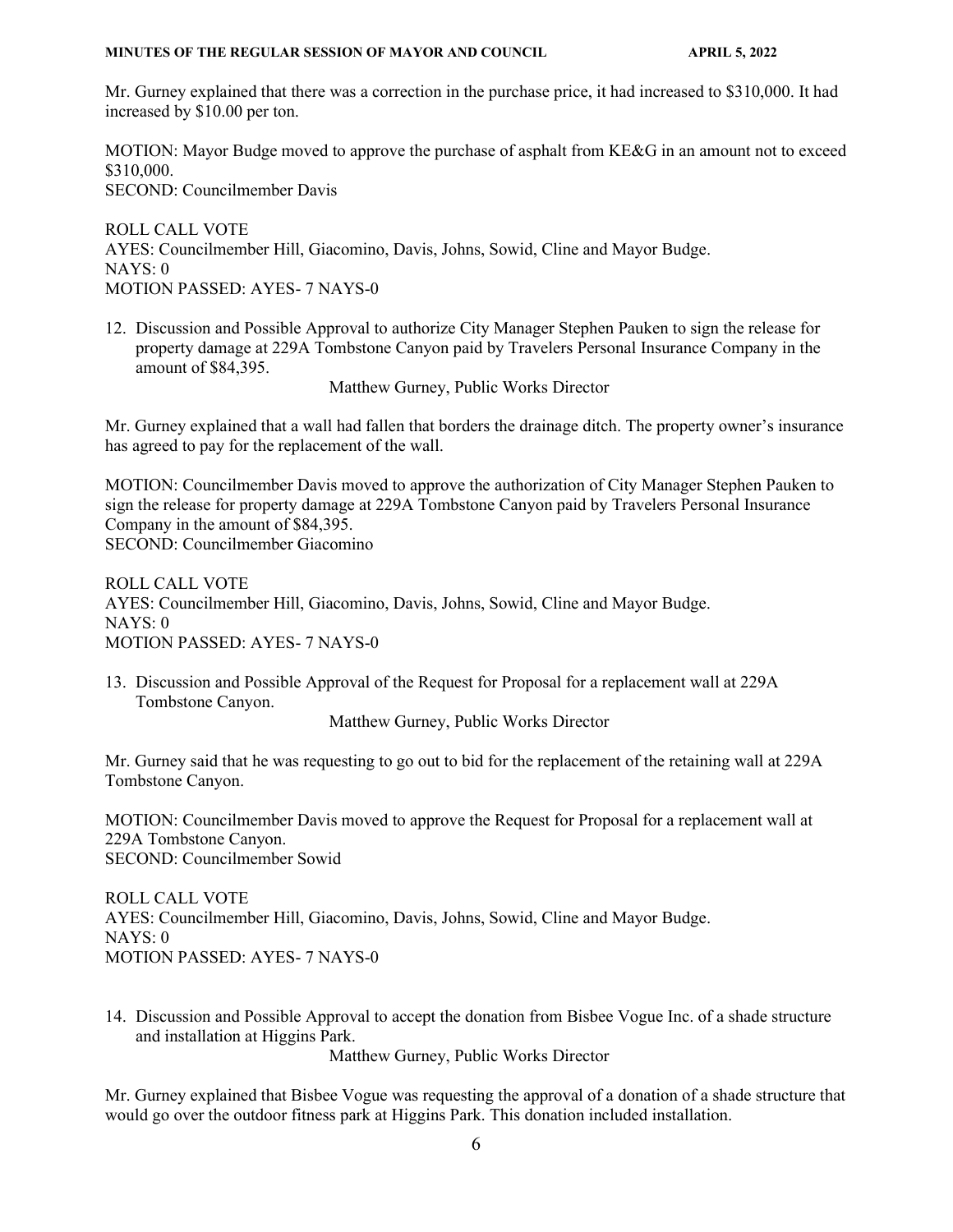MOTION: Councilmember Davis moved to accept the donation from Bisbee Vogue Inc. of a shade structure and installation at Higgins Park. SECOND: Councilmember Cline

ROLL CALL VOTE AYES: Councilmember Hill, Giacomino, Davis, Johns, Sowid, Cline and Mayor Budge. NAYS: 0 MOTION PASSED: AYES- 7 NAYS-0

15. Discussion and Possible Approval for a grant agreement between the State of Arizona and the City of Bisbee for Pavement Preservation at the Bisbee Municipal Airport. Matthew Gurney, Public Works Director

Mr. Gurney explained that this agreement was to share in the cost of pavement for the Airport. This would cover the runway pavement. We had a 10% match on this project of \$32,000. Our portion of funds was coming from ARPA funds.

MOTION: Councilmember Cline moved to approve the grant agreement between the State of Arizona and the City of Bisbee for Pavement Preservation at the Bisbee Municipal Airport. SECOND: Councilmember Davis

ROLL CALL VOTE AYES: Councilmember Hill, Giacomino, Davis, Johns, Sowid, Cline and Mayor Budge. NAYS: 0 MOTION PASSED: AYES- 7 NAYS-0

16. Discussion and Possible Approval to allow Bisbee Police Department to purchase an All Band Consolette radio equipment in the amount of \$8,520.48. Albert Echave, Police Chief

Chief Echave explained that this was the final part of the radio project. He discussed the issues with the current set up and said that this purchase would increase and better the radio communications.

Mr. Pauken said that this was being purchased out of ARPA funds.

MOTION: Councilmember Cline moved to allow the Bisbee Police Department to purchase an All Band Consolette radio equipment in the amount of \$8,520.48. SECOND: Councilmember Johns

ROLL CALL VOTE AYES: Councilmember Hill, Giacomino, Davis, Johns, Sowid, Cline and Mayor Budge. NAYS: 0 MOTION PASSED: AYES- 7 NAYS-0

17. Discussion and Possible Approval of update to the Job Descriptions for the Fire and Police Departments.

Joelle Landers, Personnel Director

Ms. Landers explained that before them tonight were updated job descriptions for the Police and Fire Department. The Civil Service recommended moving the job descriptions forward along with the starting rate of pay. All employees are at or above the starting rate so there would be no fiscal impact at this time.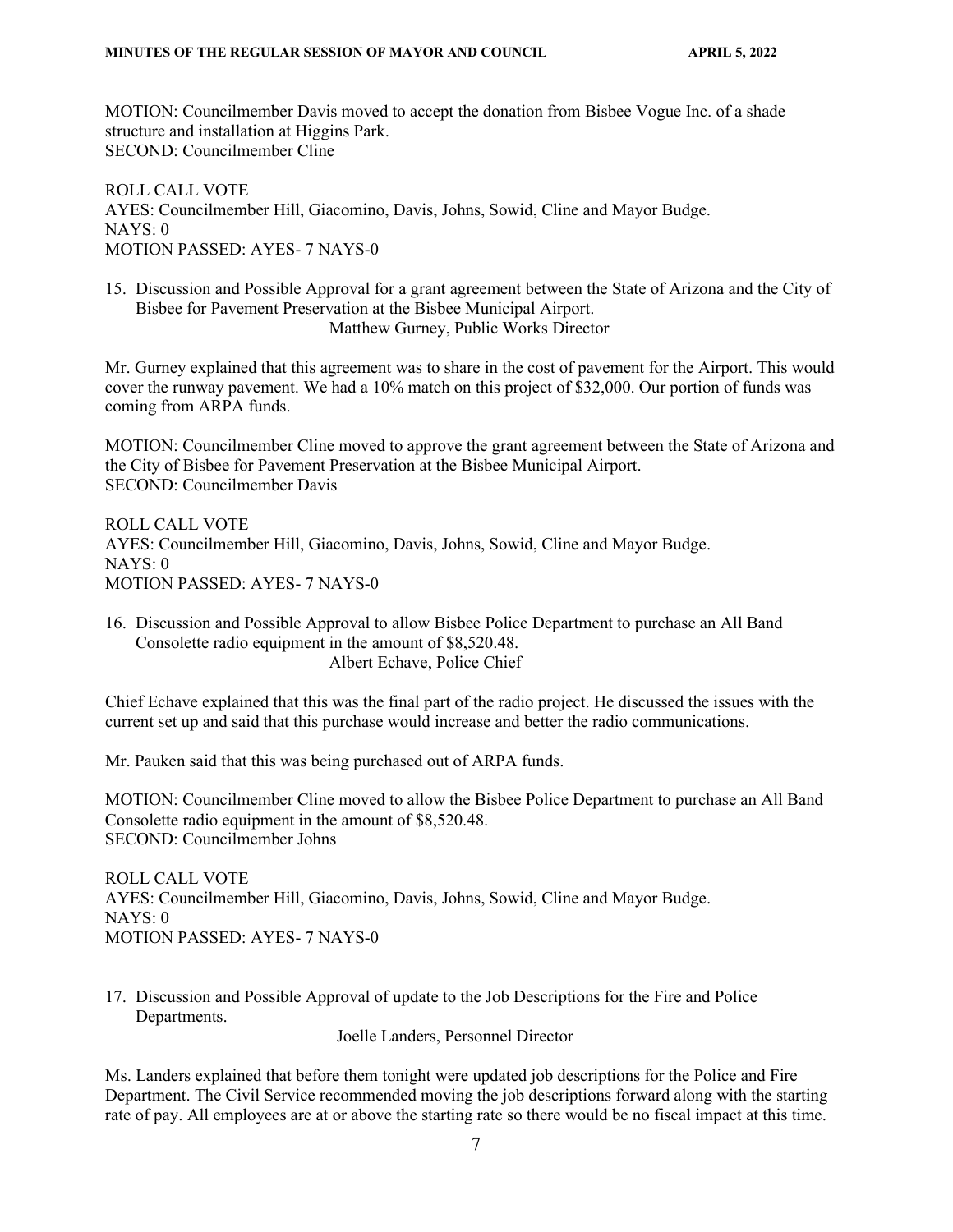Councilmember Giacomino said that she had a concern over the base pay for Fire employees. She said that if they had an emergency or were sick, they would not be receiving those hours. If those hours were taken away for whatever reason that would take them down to a minimal wage. She said it didn't seem fair that for them to earn those wages it required more time away from their families.

Mr. Pauken said this item was to approve job descriptions. The wage discussion could take place during budget discussions.

Ms. Landers explained in 2019 the Fire Department met with Ms. Coleman to confer on the MOU, it was requested that instead of firefighters only being eligible for their overtime once every four weeks, that they be eligible every two weeks. This was something they requested and helped them.

MOTION: Councilmember Davis moved to approve the updates to the Job Descriptions for the Fire Department and Police Department. SECOND: Councilmember Sowid

ROLL CALL VOTE AYES: Councilmember Hill, Davis, Johns, Sowid, Cline and Mayor Budge. NAYS: Councilmember Giacomino MOTION PASSED: AYES- 6 NAYS- 1

18. Discussion and Possible Approval of the Notice of Intent to adopt Ordinance O-22-06; Accepting the transfer of real property from Southeast Arizona Renovations LLC, located at 105 E Street, Bisbee. Stephen Pauken, City Manager

Mr. Pauken explained this property was purchased by Southeast Arizona Renovations who has bought several properties and donated them to the City. This home should be finished within three or four weeks and will go into the inventory of the City's workforce housing program.

MOTION: Councilmember Davis moved to approve the Notice of Intent to adopt Ordinance O-22-06; Accepting the transfer of real property from Southeast Arizona Renovations LLC, located at 105 E Street, Bisbee.

SECOND: Councilmember Sowid

ROLL CALL VOTE AYES: Councilmember Hill, Giacomino, Davis, Johns, Sowid, Cline and Mayor Budge. NAYS: 0 MOTION PASSED: AYES- 7 NAYS-0

19. Discussion and Possible Approval of Ordinance O-22-05; Authorizing the Sale and Transfer of City Property Located Adjacent to Ok Street Pursuant to the Request of Jennifer and Wilton Deets. Doug Taylor, City Planner

Mr. Taylor explained the applicants were applying for 1,285 square feet of City property. This property had a shed on it, and the property turned out to be City owned property. This portion of land has historically been used by the property owners. He said that this went before the Planning and Zoning commission and was approved.

Mayor and Council discussed the process of how the parcels are valued.

MOTION: Councilmember Davis moved to approve Ordinance O-22-05; Authorizing the Sale and Transfer of City Property located adjacent to Ok Street pursuant to the request of Jennifer and Wilton Deets. SECOND: Councilmember Johns